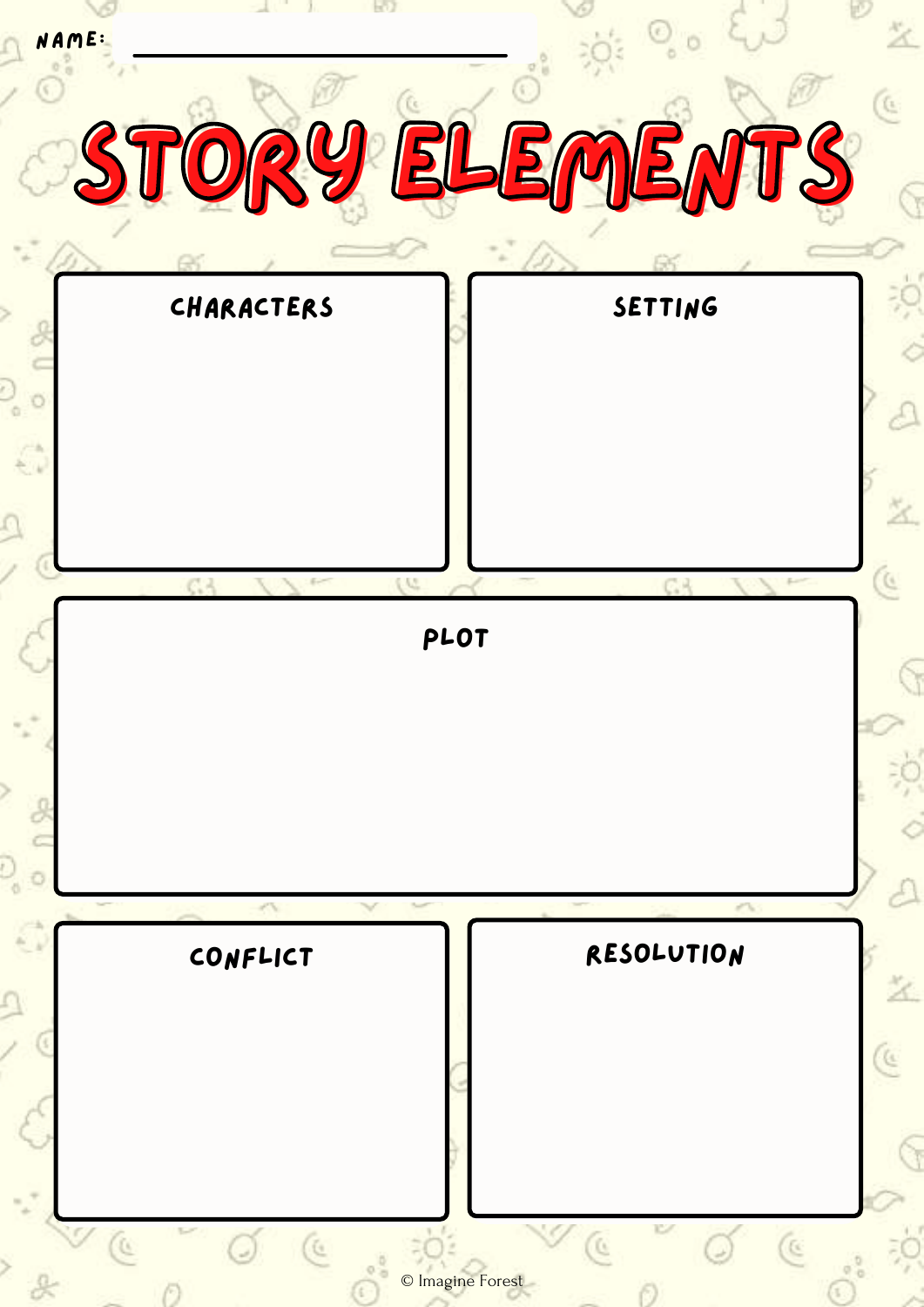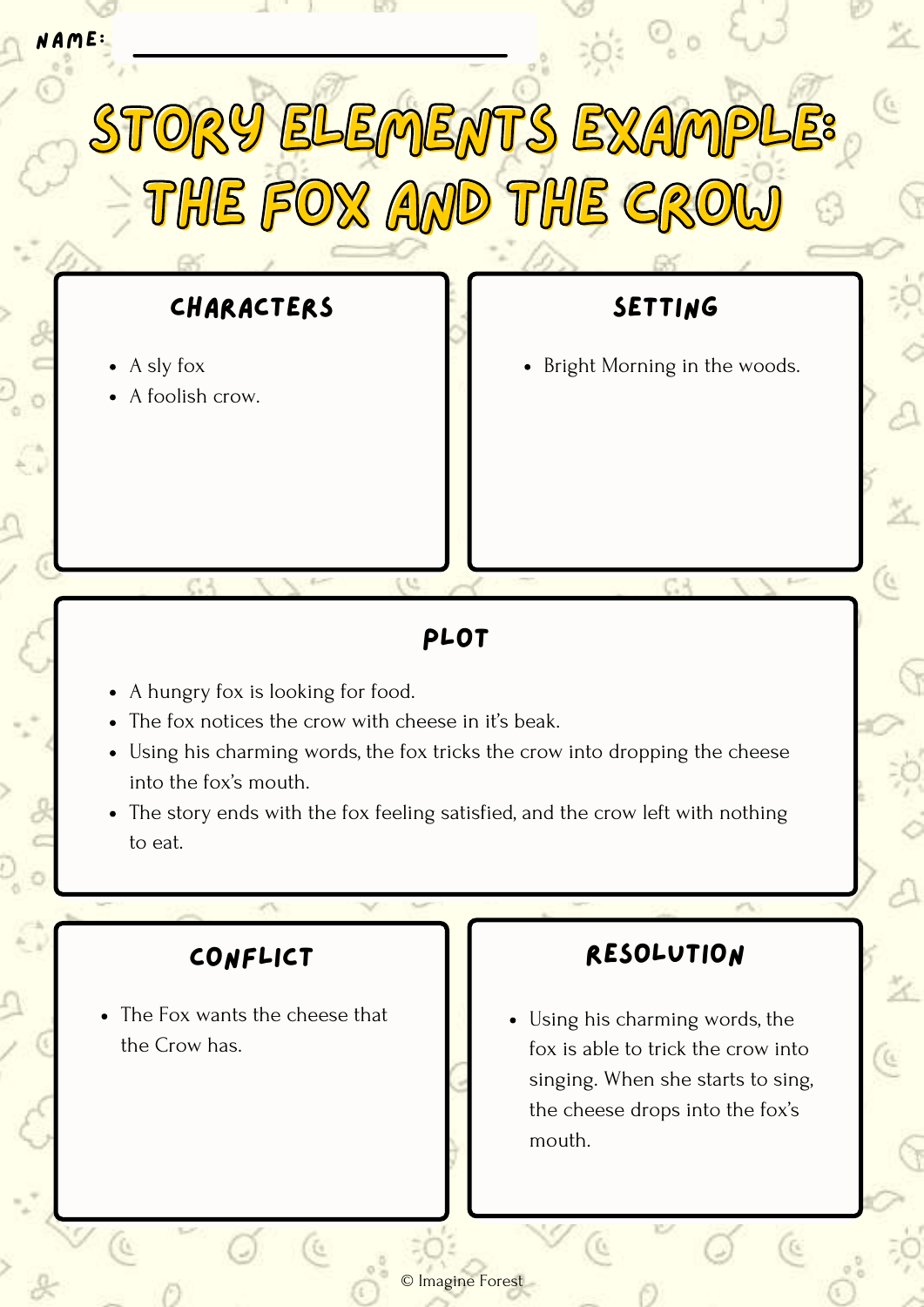

## Plot

Cinderella's father passes away leaving her with her horrible stepmother and two step sisters.

© Imagine Forest

- Cinderella is forced to stay at home, while her stepmother and step sisters attend the ball.
- The Fairy Godmother helps Cinderella go to the ball.
- The clock nearly strikes twelve and Cinderella runs away leaving her glass slipper behind.  $\bullet$
- The Prince finds Cinderella using her glass slipper.
- The prince and Cinderella get married and live happily ever after.

Cinderella must find a way to get away from her stepmother and stepsisters.

### Conflict Resolution

Cinderella and the prince get married and live happily ever after.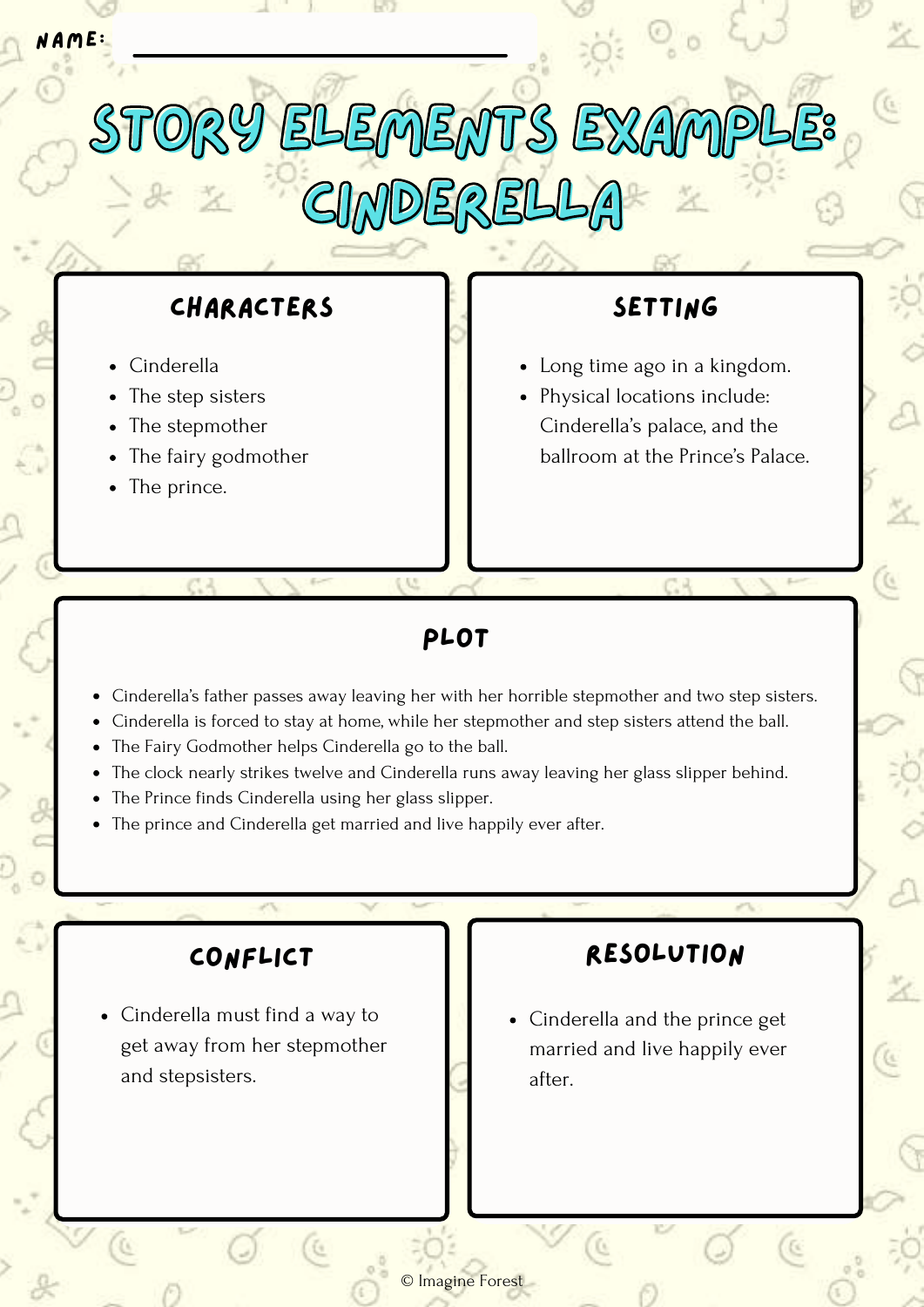# **CHARACTERS**

Every story has at least one main character. The main character should be introduced at the beginning. While introducing this character it is a good idea include key information about this character's personality, past and physical appearance.

STORY ELEMENTS

Explained part 1

The main character also goes through changes throughout the story. All the challenges and obstacles they face in the story allows them to learn, grow and develop. But be careful here - Growth should not be mistaken for a personality change! The main character must stay true to who they are. Deep inside, their personality should stay more or less the same. The only thing changes is the lessons they learn.

#### **SETTING**

Settings in stories refers to three things: Location, Time Period and Mood. The easiest element to understand is location. Location is the physical place or places to story takes part in mostly. For example the tale of Cinderella takes part in two main locations: Cinderella's Palace and the Ballroom at the Prince's Palace. It is a good idea to explain each new location in great detail, so the readers feel like they are also right there with the characters.

Next comes time period. Every story is set is some time period. Some stories especially about timetravelling may be set across multiple time periods. You don't always have to include the exact date or year in your story. But it is a good idea that during the planning phrase, you know the year or even dates the story is set on. This can help you include accurate details about location and even key events.

The final part of settings is mood. Mood is the feeling you want readers to feel when reading your story. Do you want them to be scared, excited or happy? It's the way you explain, and describe a particular location, object or person. For example in horror stories, you may notice dark language being used throughout, such as gore, dismal, damp or vile. While a fairy-tale like Cinderella uses light and warm language, such as magical, glittering, beautiful or happily ever after.

© Imagine Forest